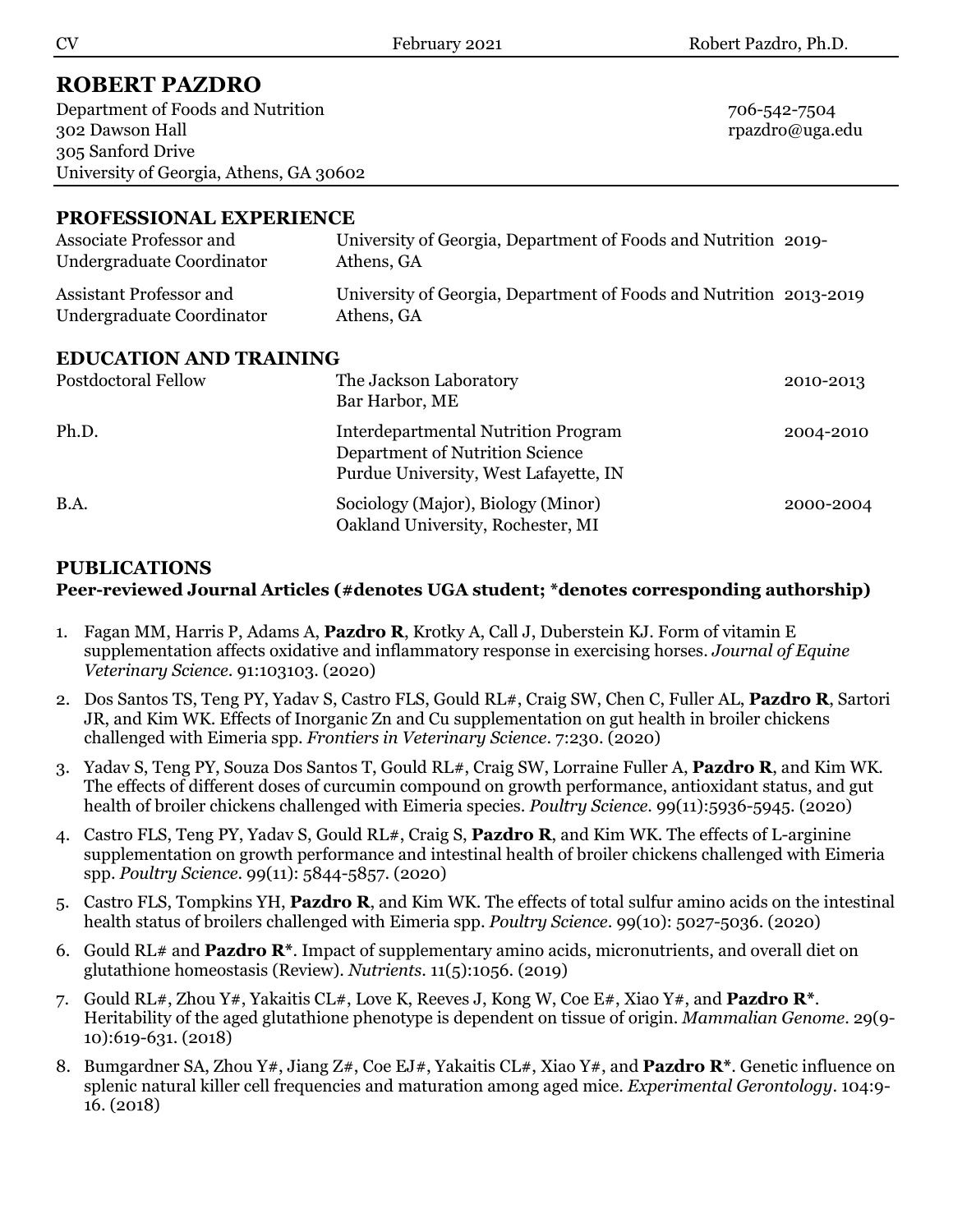| <b>CV</b>                                                                                                                                                              | February 2021                                                                                                                                                           | Robert Pazdro, Ph.D.                                                                                                  |
|------------------------------------------------------------------------------------------------------------------------------------------------------------------------|-------------------------------------------------------------------------------------------------------------------------------------------------------------------------|-----------------------------------------------------------------------------------------------------------------------|
| 9.                                                                                                                                                                     | Duberstein KJ, Pazdro R, Lee KC, Abrams A, Kane E, and Stuart RL. Effect of supplemental vitamin E<br>challenge. Journal of Equine Veterinary Science. 57:61-66. (2017) | form on serum $\alpha$ -tocopherol levels and blood oxidative stress parameters in response to a novel exercise       |
| 10. Norris KM#, Okie W#, Kim WK, Adhikary R, Yoo S#, King S#, and <b>Pazdro R</b> *. Diet-induced obesity<br>AKR/J mice. Nutrition Research. 36(12): 1316-1324. (2016) |                                                                                                                                                                         | differentially regulates glutathione phenotypes in the obesity-prone mouse strains DBA/2J, C57BL/6J, and              |
| 11. Norris KM#, Okie W#, Yakaitis CL#, and <b>Pazdro R</b> *. The anthocyanin cyanidin-3-O- $\beta$ -glucoside<br>$9:254-263.$ (2016)                                  |                                                                                                                                                                         | modulates murine glutathione homeostasis in a manner dependent on genetic background. Redox Biology.                  |
| 12. Jiang $Z#$ , Harrison DE, Parsons ME, McClatchy S, Jacobs L#, and <b>Pazdro R</b> *. Heritability of in vitro<br>(2016)                                            |                                                                                                                                                                         | phenotypes exhibited by murine adipose-derived stromal cells. Mammalian Genome. 27(9-10):460-468.                     |
| Biological Sciences. 71(12):1560-1563. (2016)                                                                                                                          | differentation factor 11 are heritable and correlate with life span. Journal of Gerontology, Series A:                                                                  | 13. Zhou Y#, Jiang Z#, Harris EC#, Reeves J, Chen X, and <b>Pazdro R</b> *. Circulating concentrations of growth      |
| 14. Zhou Y#, Harrison DE, Love-Myers K, Chen Y, Grider A, Wickwire K, Burgess JR, Stochelski MA, and<br>& Medicine, 71:157-164. (2014)                                 |                                                                                                                                                                         | <b>Pazdro R*.</b> Genetic analysis of tissue gluathione concentrations and redox balance. Free Radical Biology        |
|                                                                                                                                                                        | stress in vitro are regulated by genetic background. PLoS One, 8(4):61235. (2013)                                                                                       | 15. Pazdro R and Harrison DE. Murine adipose-derived stromal cell apoptosis and susceptibility to oxidative           |
|                                                                                                                                                                        | product-induced oxidative stress in SH-SY <sub>5</sub> Y cells. Experimental Diabetes Research, 137607. (2012)                                                          | 16. Pazdro $\mathbb{R}^*$ and Burgess JR. The antioxidant 3H-1,2-dithiole-3-thione potentiates advanced glycation end |
| 17. Pazdro $\mathbb{R}^*$ and Burgess JR. Differential effects of $\alpha$ -tocopherol and N-acetyl-cysteine on advanced<br>Biophysica Acta, 1822(4):550-556. (2012)   |                                                                                                                                                                         | glycation end product-induced oxidative damage and neurite degeneration in SH-SY <sub>5</sub> Y cells. Biochimica et  |
| and Development, 131(4):276-286. (2010)                                                                                                                                |                                                                                                                                                                         | 18. Pazdro R and Burgess JR. The role of vitamin E in diabetes complications. Review. Mechanisms of Ageing            |
| 5):299-308. (2006)                                                                                                                                                     | attention-deficit/hyperactivity disorder. Prostaglandins, Leukotrienes, & Essential Fatty Acids, 75(4-                                                                  | 19. Antalis CJ, Stevens LJ, Campbell M, Pazdro R, Ericson K, and Burgess JR. Omega-3 fatty acid status in             |

- 20. Shukla LI, **Pazdro R**, Becker D, and Sevilla MD. Sugar radicals in DNA: isolation of neutral radicals in gamma-irradiated DNA by hole and electron scavenging. *Radiation Research*, 163(5):591-602. (2005)
- 21. Shukla LI, Adhikary A, **Pazdro R**, Becker D, and Sevilla MD. Formation of 8-oxo-7,8-dihydroguanineradicals in gamma-irradiated DNA by multiple one-electron oxidations. *Nucleic Acids Research*, 32(22):6565-6574. (2004)
- 22. Shukla LI, **Pazdro R**, Huang J, DeVreugd C, Becker D, and Sevilla MD. The formation of DNA sugar radicals from photoexcitation of guanine cation radicals. *Radiation Research*, 161(5):582-590. (2004)

## **RESEARCH SUPPORT**

## **Active Grants**

Title: Defining the genetic architecture of the glutathione redox system \$1,380,550 (total) The goal of this project is to identify the genetic loci and specific genes that regulate the endogenous antioxidant system centered on glutathione and NADPH.

#### USDA HATCH Project (**Pazdro, PI**) 2/1/2021-1/31/2025

Title: Impact of the diet-derived antioxidant ergothioneine on biological aging and cellular senescence \$2,500/year

NIH/NIGMS, R01 GM121551 **(Pazdro, PI)** 7/1/2017-6/30/2022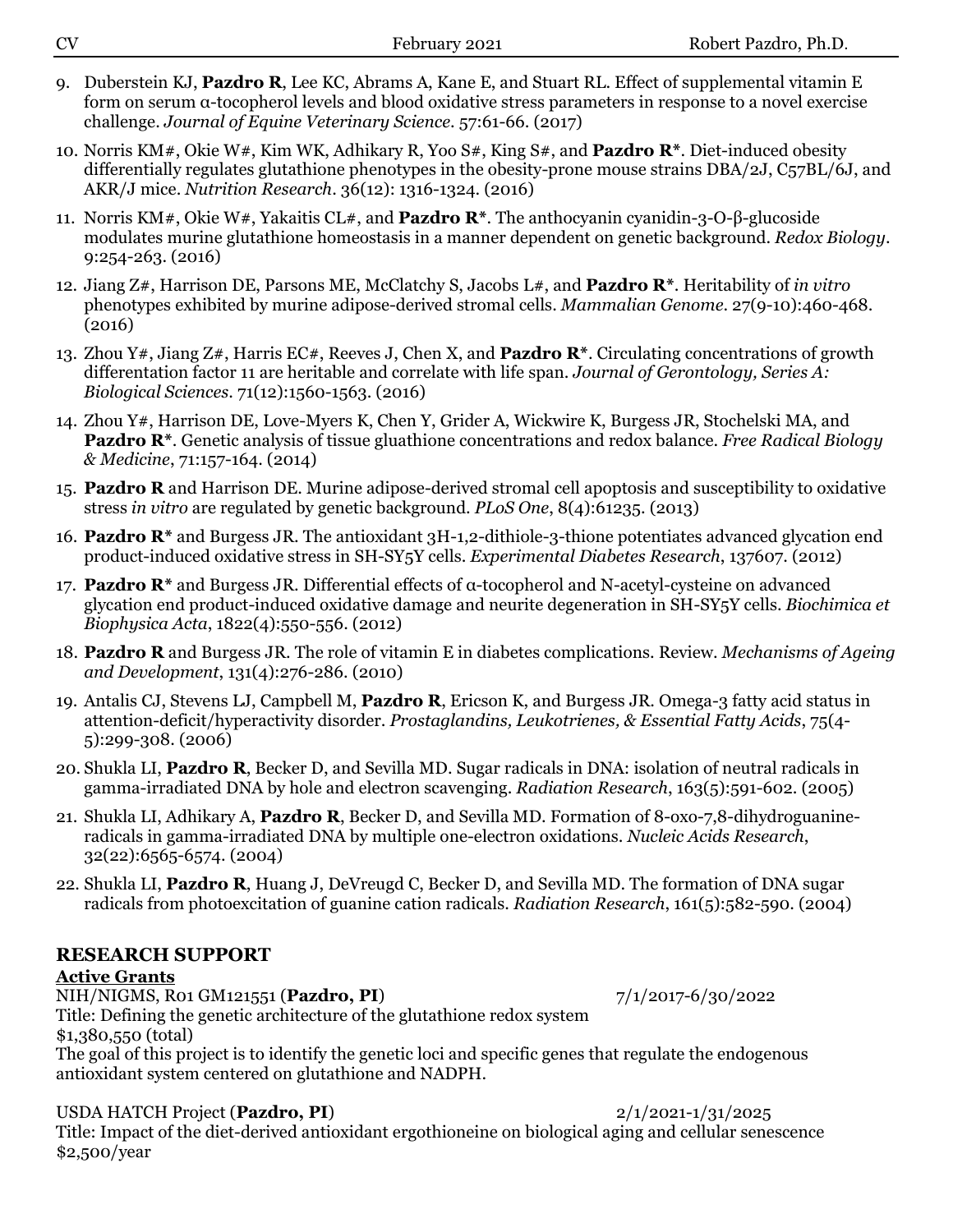The goal of this project is to define the effects of supplementing ergothioneine, a natural antioxidant found in mushrooms, on the aging process and cellular senescence.

University of Georgia Teaming for Interdisciplinary Research Pre-Seed Program Initiative (**Pazdro, PI**) Title: Mechanisms and drivers of inflammatory bowel diseases \$2,667

The goal of this project is to build an interdisciplinary team to study the genetic and physiological bases for Crohn's disease and ulcerative colitis.

#### **Completed Grants**

#### University of Georgia – Academic Partnerships and Initiatives, Student Affairs (**Role: Co-investigator**; Simmons, PI)

Title: Exploring faculty awareness and knowledge of student support structures. \$2,160

The goal of this project is to assess the extent to which faculty members at the University of Georgia are aware of, and knowledgeable about, existing student support resources on campus.

#### NIH/NIA, R56 AG053309 (**Pazdro, PI)** 9/30/2017-12/31/2019

Title: A systems approach to GDF11 and its effects on cardiac hypertrophy \$427,035 (total)

The goal of this project is to determine the fundamental relationship between the blood-borne factor GDF11 and cardiac biomarkers and function in a genetically-diverse mouse population.

#### USDA HATCH Project (**Pazdro, PI**) 8/1/2014-7/31/2019

Title: Genetic determination of diet-induced effects on glutathione balance \$2,500/year

The goal of this project is to support efforts to identify genes and alleles that govern antioxidant responses to various diets.

UGA Faculty Research Grant in Science and Engineering (**Pazdro, PI**) 7/1/2017-6/30/2019 Title: Developing novel anti-aging therapies by targeting senescent cells \$8,256

The goal of this project is to use genetics tools to identify potential molecular targets against age-related cellular senescence.

UGA Faculty Research Grant in Science and Engineering (**Pazdro, PI**) 7/1/2016-6/30/2017 Title: Effects of diet on the novel anti-aging hormone growth differentiation factor 11 \$8,700

The goal of this project is to determine the extent to which a high-fat diet influences circulating levels of growth differentiation factor 11 (GDF11).

## NIH/NIGMS, F32 (**Pazdro, PI**) 2012-2013

Ruth L. Kirschstein National Research Service Award (NRSA) for Individual Postdoctoral Fellows Title: Genetic regulation of glutathione redox balance in mice \$107,701.92 (total)

The goals of this project are to measure the impact of genetic background on glutathione redox balance and support future efforts to identify underlying loci and genes.

## **HONORS AND AWARDS**

| $2017 -$               | Faculty Ambassador<br>University of Georgia, College of Family and Consumer Sciences                |
|------------------------|-----------------------------------------------------------------------------------------------------|
|                        |                                                                                                     |
| 2015, 2017, 2019, 2020 | Certificate Recognition of Significant Contributions to Undergraduate Student<br>Career Development |
|                        | University of Georgia Career Center                                                                 |